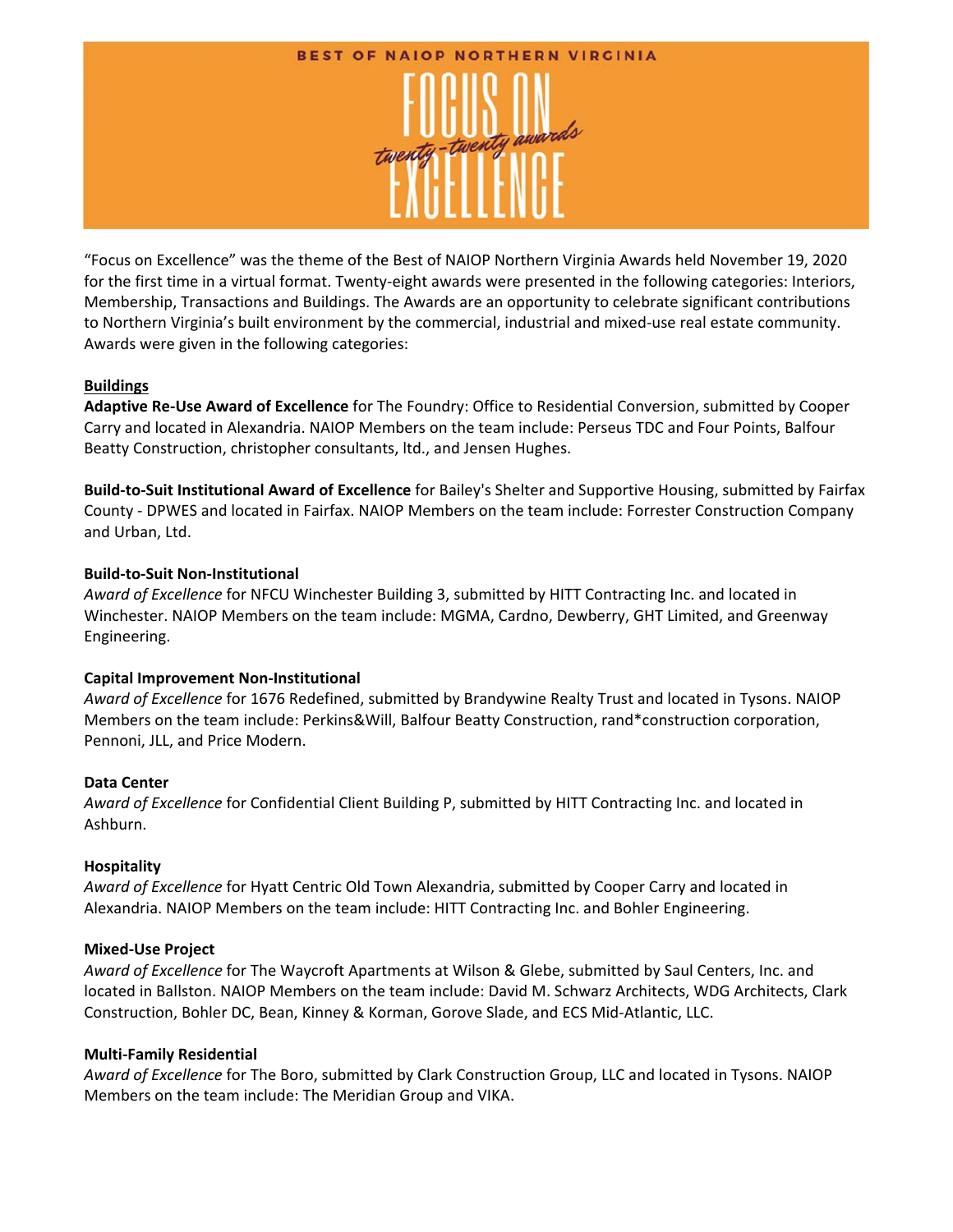# *PRESS RELEASE Best of NAIOP Northern Virginia Awards November 19, 2020 Page 2*

### **Interiors**

#### **Tenant Space, under 10,000 sf**

*Award of Excellence* for Tributary, submitted by FORM Architects and located in Rosslyn. NAIOP Members on the team include: Brookfield Properties, Bognet Construction, and Newmark Knight Frank.

#### **Tenant Space, 10‐40,000 sf**

*Award of Excellence* for Microsoft Azure Northern Virginia, submitted by Stantec Architecture and located in Reston. NAIOP Members on the team include: HITT Contracting Inc. and JLL.

#### **Tenant Space, 40‐100,000 sf**

*Award of Excellence* for Avalon Bay, submitted by rand\* construction corporation and located in Ballston. NAIOP Members on the team include: Gensler and JLL.

#### **Tenant Space, 40‐100,000 sf**

*Award of Excellence* for Inova Mather Proton Therapy Center, submitted by Stantec Architecture and located in Merrifield. NAIOP Members on the team include: INOVA Health System and Clark Construction Group, LLC.

#### **Tenant Space, over 100,000 sf**

*Award of Excellence* for Appian Headquarters, submitted by HITT Contracting Inc. and located in Tysons. NAIOP Members on the team include: CallisonRTKL, WFT Engineering, and Cushman & Wakefield.

#### **Tenant Space, over 100,000 sf**

*Award of Excellence* for Leidos Global Headquarters, submitted by Boston Properties and located in Reston. NAIOP Members on the team include: Gensler, HITT Contracting Inc., and JLL.

#### **Real Estate Transactions**

#### **Lease**

*Award of Excellence* for KPMG at Boro Tower, submitted by The Meridian Group and located in Tysons. NAIOP Members on the team include: Gensler and CBRE.

*Award of Excellence* for 1902 Reston Metro Plaza, submitted by Comstock and located in Reston. NAIOP Members on the team include: HKS, Davis Construction and JLL.

# **Sale**

*Award of Excellence* for Southern Towers, submitted by CBRE and located in Alexandria.

# **Membership**

**Firm of the Year** 

*Award of Excellence* to Brookfield Properties.

# **Member of the Year**

#### Award of Excellence to:

Michael S. Kitchen, Vice‐Chair, Government Relations.

Eli Goldman, Co‐Chair, Alexandria Government Relations Subcommittee. Kenneth W. Wire, Co‐Chair, Alexandria Government Relations Subcommittee. John E. Kusturiss III, Co‐Chair, Arlington Government Relations Subcommittee. Matthew Weinstein, Co‐Chair, Arlington Government Relations Subcommittee. Scott E. Adams, Co‐Chair, Fairfax Government Relations Subcommittee. Philip M. Storch, Co‐Chair, Fairfax Government Relations Subcommittee. John Mossgrove, Co‐Chair, Loudoun Government Relations Subcommittee. Ross Stevens, Co‐Chair, Loudoun Government Relations Subcommittee. Karen L. Cohen, Chair, Prince William Government Relations Subcommittee.